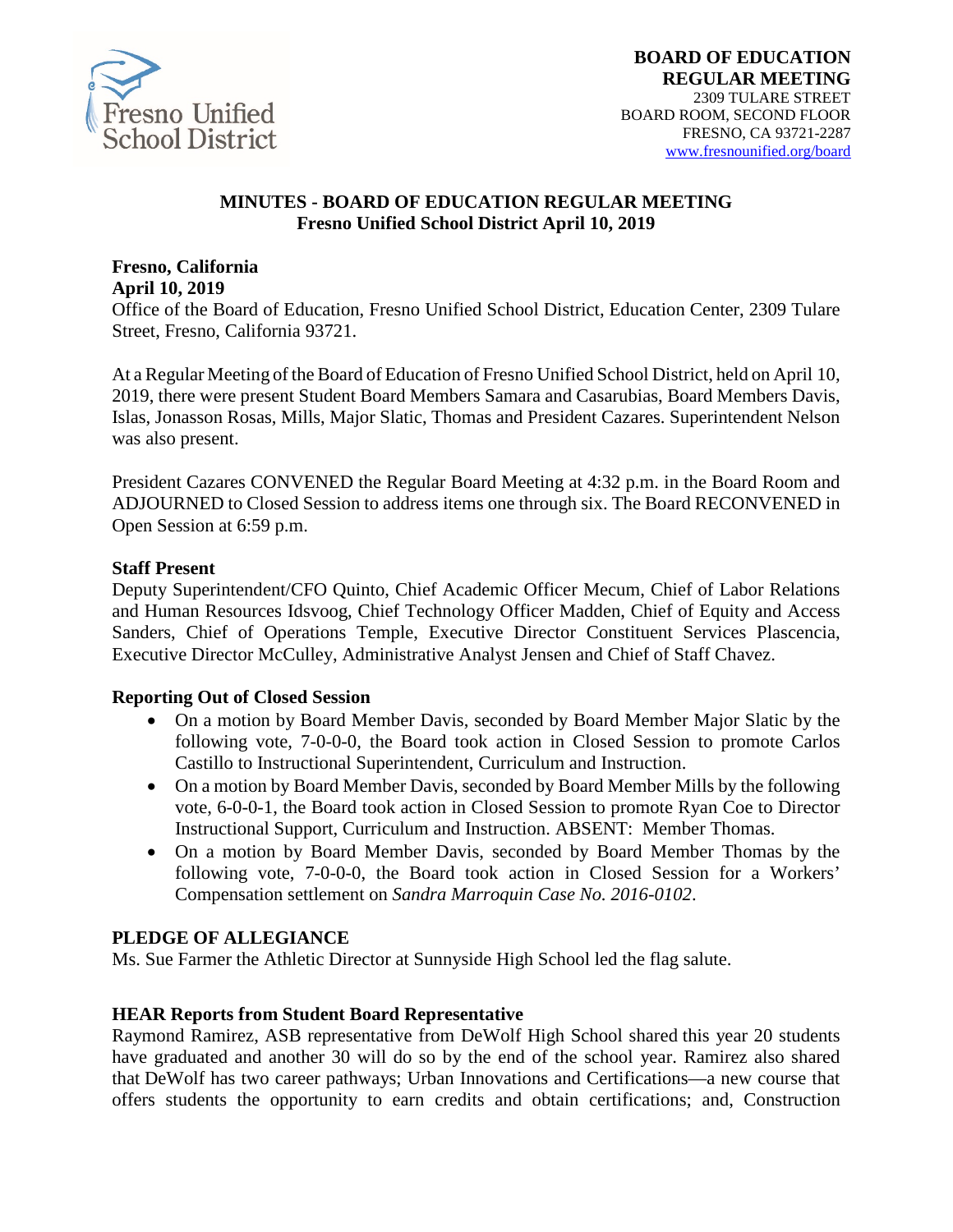Technology-Exterior that provides students a hands-on construction experience for both commercial and residential projects. In addition, the school added another session to after-school tutoring for core subjects. This year's first Project-Based Learning opportunity is an instructional strategy about teen homelessness.

Students from Fort Miller Middle School were present and spoke about what they love about being a student at their school.

For the record, the Board recognized Fresno Unified School District High School Winter Sports Teams for the 2018/19 School Year:

- Edison Girls Soccer Team CIF Division II Valley Champions- Head Coach Larry Hinz
- Bullard Wrestling CIF Wrestling State Qualifiers Head Coach Carlos Urrea
- Edison Wrestling CIF Wrestling State Qualifier Head Coach Gregory Scott
- Hoover Wrestling CIF Wrestling State Qualifier Head Coach Todd Gonzales
- McLane Wrestling CIF Wrestling State Qualifier Head Coach Brian Perreault

## **HEAR Report from Superintendent**

- Congratulations to the teams who competed in the district's  $12<sup>th</sup>$  Annual Middle School Tournament of Technology. Division I Champion was Sequoia Middle School, Kings Canyon took second and Computech third. In Division II, Tioga Middle School got the top spot, while Baird took second and Hamilton followed in third. More than 500 students participated with over 70 volunteers. IT team produced a video highlighting memorable moments from the tournament.
- This past weekend the California Department of Education held a special ceremony to recognize its 2019 Distinguished Schools. Among those celebrated were Baird Middle School and Design Science Middle College High School. The California Distinguished Schools program recognized secondary schools for their exceptional student performance for two consecutive years of closing the achievement gap between two school years. Only 162 middle and high schools earned this distinction this year.
- A national case study was published by *Education Resource Strategies,* highlighting the board's investments in more instructional time for students. The Fresno Unified Designated Schools model is one of eight national educational success stories featured. The study goes to highlight the many academic shifts that have occurred over the last five years, including improving academic achievement gaps. To date, more than half of Designated Schools have improved their math performance ranking compared to other school sites in the state. Additionally, every year our Designated School have seen student growth in both math and ELA. The case study is available on the district's [website.](https://nam02.safelinks.protection.outlook.com/?url=https%3A%2F%2Fwww.erstrategies.org%2Ftap%2Ffresno_unified_school_district_more_time_for_learning&data=02%7C01%7CGina.Moya%40fresnounified.org%7Cf40276d324024f02d6d108d6be3e2a47%7C74c9008303c6453a801c9251cdd17eb8%7C0%7C0%7C636905571591103508&sdata=4brgjgk14a%2BepPheHW4DSXewpGSsdwrayZ%2BQ30RyM%2Fs%3D&reserved=0)
- Tomorrow, Fresno Unified will join the community in celebrating the Cesar Chavez Day of Service and Learning. The event will kick off at William Saroyan Theatre with student performances and videos displaying students service-learning projects related to the ten core values of Cesar Chavez before hundreds march in celebration back to the Cesar Chavez Education Center.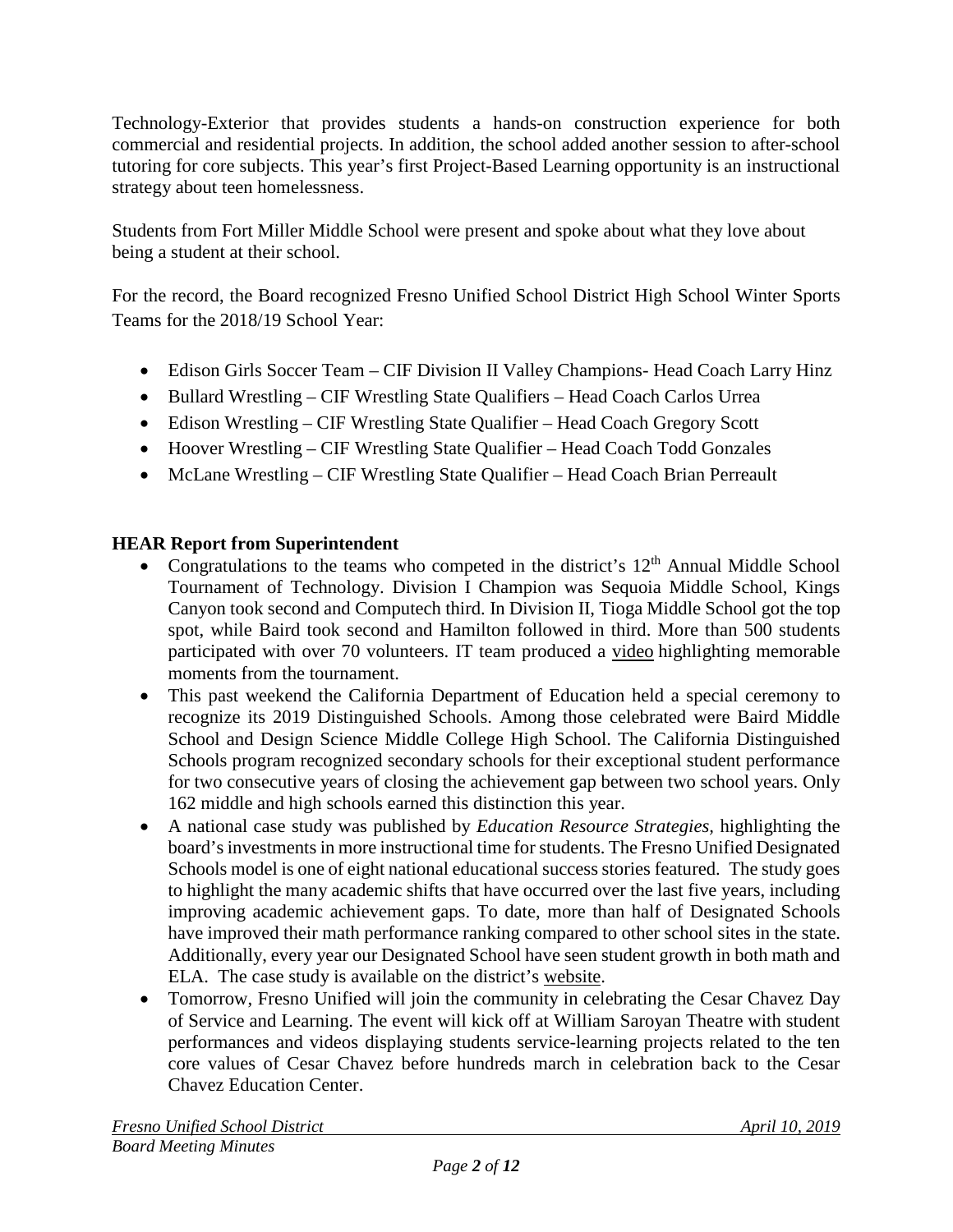• The Central Valley is home to many survivors and their descendants of the Armenian Genocide. Each April, staff brings forward a proclamation in remembrance of the existence of the Armenian Genocide and we failed to include that proclamation. We will be doing that at our next meeting in May.

### **OPPORTUNITY for Public Comment on Consent Agenda Items**

**Jon Bath** – Spoke to Agenda Item A-18, APPROVE Revised Job Description for Head Counselor, Designation as Management, Exempt. There can be special circumstances where there are exceptions to the rule. Requesting the Board to use their power to allow that there will be special circumstances and consider that there are school districts that have employees with administrative credentials in these positions.

For the record, at this time Board President Cazares recognized former Board Member Cal Johnson and thanked him for attending the Board Meeting.

For the record, Board President Cazares reported that staff pulled Agenda Item A-20; APPROVE Revised Manager II, Social Emotional Support Salary Placement from E-25, 228 Duty Days to E-25, 215 Duty Days on the Management Salary Schedule, Designated as Management, Exempt from the agenda. On a motion by Member Davis, seconded by Member Jonasson Rosas, the consent agenda was approved; exclusive of agenda items A-5, A-8, A-11, A-13, A-17, A-18, A-19, and A-23, which were pulled for further discussion, on a roll call vote of 7-0-0-0 as follows: AYES: Student Board Members Casarubias and Sarama, Board Members: Davis, Islas, Jonasson Rosas, Mills, Major Slatic, Thomas and Board President Cazares.

## **A. CONSENT AGENDA**

#### **A-1, APPROVE Personnel List APPROVED as recommended**, the Personnel List, Appendix A, as submitted.

**A-2, ADOPT Findings of Fact and Recommendations of District Administrative Board ADOPTED as recommended**, the Findings of Fact and Recommendations of District Administrative Panels resulting from hearings on expulsion and re-admittance cases conducted during the period since the April 03, 2019 Regular Board Meeting.

#### **A-3, APPROVE Minutes from Prior Meeting APPROVED as recommended**, the draft minutes for the March 06, 2019 Regular Board Meeting.

**A-4, ADOPT Resolution Proclaiming May 6 – 10, 2019 as Teacher/Substitute Teacher Appreciation Week**

**ADOPTED as recommended**, a resolution proclaiming May 6 - 10, 2019 as Teacher/ Substitute Teacher Appreciation Week. Fresno Unified teachers work collaboratively with the Board of Education, Superintendent, administrators and staff in support of the district's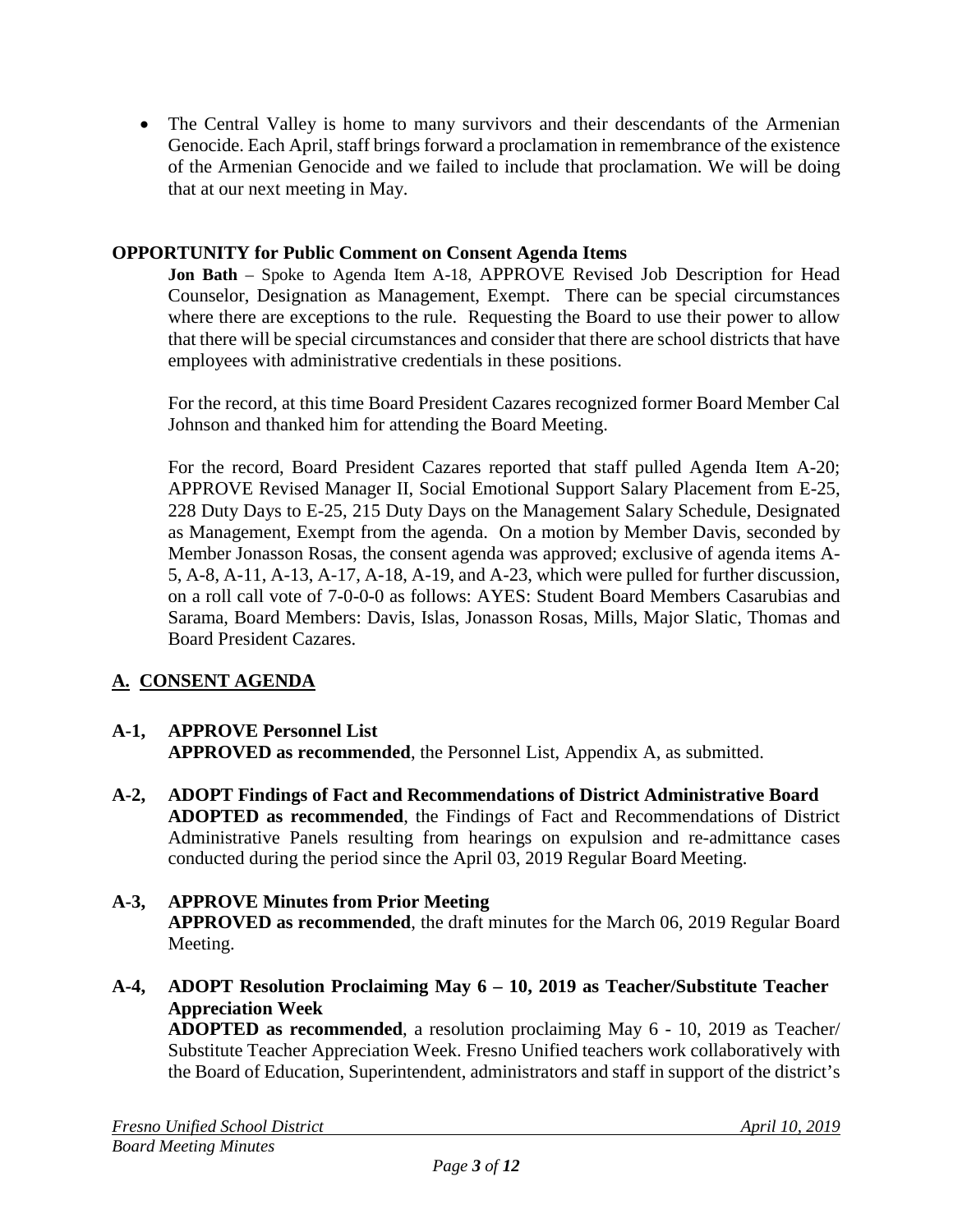goals and core beliefs in increasing student achievement and preparing career ready graduates.

## **A-5, ADOPT Resolution Proclaiming April 2019 School Library Month**

**ADOPTED as recommended**, a resolution proclaiming April 2019 as School Library Month, a celebration by the American Association of School Librarians. During the month of April, school librarians are encouraged to create activities to support their school and local community in celebrating the essential role of strong school library programs.

For the record, there were comments/questions from Board Member Islas to address Agenda Item A-5. A summary is as follows: A thank you to the district's librarians. Pointed out many elementary and middle school sites do not have a library but have a classroom with books and mentioned this can cause limitations. Requested staff to provide her the number of campuses that use classrooms as libraries.

Board Member Islas moved for approval, seconded by Member Mills which carried a 6-0- 0-1 vote as follows: AYES: Board Members: Davis, Islas, Jonasson Rosas, Mills, Major Slatic, and Board President Cazares. ABSENT: Board Member Thomas.

## **A-6, APPROVE Budget Revision No. 4 for Fiscal Year 2018/19**

**APPROVED as recommended**, Budget Revision No. 4 for fiscal year 2018/19. Periodic updates to the district's budget are presented to the Board of Education for approval. Budget Revision No. 4 includes adjustment for updated information and necessary adjustments to support the acceptance of various grant awards.

### **A-7, APPROVE Independent Contractor Services Agreement with Education Elements for Learning Analytics Research Services**

APPROVED as recommended, is an agreement for learning analytics research services for \$39,750 in support of the Personalized Learning Initiative and secondary math. This research is coordinated by Digital Promise, an international education research firm, and includes partnerships with Microsoft Education, Education Elements, Houghton Mifflin Harcourt, Khan Academy, and BrightBytes. These research partners are contributing \$82,250 towards the Fiscal Year 2018/19 project budget of \$125,000.

#### **A-8, APPROVE Amendment to Independent Contractor Services Agreement with Shift3/Bitwise for Additional Development**

**APPROVED as recommended**, is an amendment to the existing Shift3/Bitwise Independent Contractor Services Agreement for additional funds for specialized development. The request is to increase the existing agreement with Shift3/Bitwise by \$76,000 in order to cover the costs of the additional development projects.

For the record, there were comments/questions from Board Member Islas to address Agenda Item A-8. A summary is as follows: Worthy endeavor, platform will be more accessible to parents and students. Would like the district to consider if there is an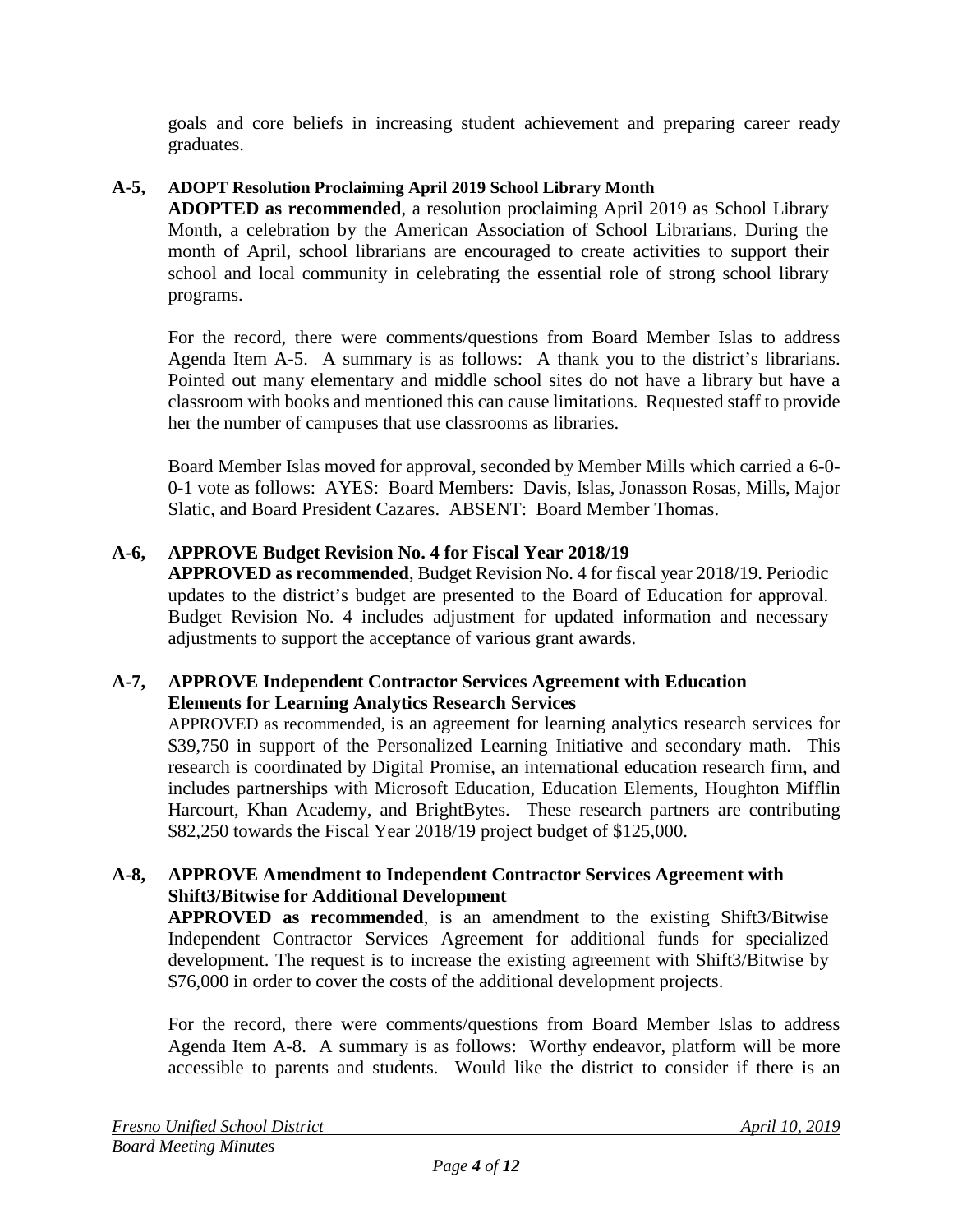opportunity to enhance the webpages for Board Members as well. Chief Technology Officer Kurt Madden was available to provide clarity.

Board Member Islas moved for approval, seconded by Member Davis which carried a 7- 0-0-0 vote as follows: AYES: Board Members: Davis, Islas, Jonasson Rosas, Mills, Major Slatic, Thomas and Board President Cazares.

## **A-9, APPROVE Independent Contractor Services Agreement with Gartner**

**APPROVED as recommended**, is an Independent Contractor Services Agreement for Gartner Research and Advisory Services. Gartner's size and scale allows us to further optimize our IT budget and to broaden our view on technology selection and operation in support of our students. The request is to approve a \$47,900 Independent Contractor Services Agreement.

## **A-10, APPROVE Agreement with Wonder Valley Ranch**

**APPROVED as recommended,** is an agreement with Wonder Valley Ranch for the purpose of hosting outdoor education for Holland Elementary. Holland Elementary was scheduled to attend sixth grade camp at Jack L Boyd Outdoor School (Camp Green Meadows) March 3-5, 2019; however, due to significant snowfall in the central Sierras in the area of Camp Green Meadows, they had to cancel their reservation. Due to impacted camp schedules and site activity and testing calendars, Holland was unable to reschedule with Camp Green Meadows. Wonder Valley Ranch is able to accommodate Holland for the dates of May 1- 3, 2019, which aligns to the site's master calendar.

### **A-11, APPROVE Award of Request for Proposal E22001, Network Equipment for Internal Connections**

**APPROVED as recommended**, is information on Request for Proposal (RFP) E22001, to provide network equipment to modernize wireless access across elementary sites, complete wireless coverage within educational spaces, and provide wireless access in high school gyms. The request for bids was lawfully advertised on January 15, 2019 and January 22, 2019 and posted on the Universal Service Administrative Company (USAC) website on January responses. RFP's were due February 21, 2019. Based on an extensive review, staff recommends award to the best value respondent. Development Group Inc. (Redding, California) \$5,821,863.

For the record, there were comments/questions from Board Member Islas to address Agenda Item A-11. A summary is as follows: Question pertaining to providing wireless accessibility to high school gyms, specifically. As the district makes investments, is there any opportunity for these areas to be hot spots for families that do not have internet? What are the guest network hours of availability? Chief Technology Officer Kurt Madden was available to provide clarity.

Board Member Islas moved for approval, seconded by Member Thomas which carried a 7- 0-0-0 vote as follows: AYES: Board Members: Davis, Islas, Jonasson Rosas, Mills, Major Slatic, Thomas and Board President Cazares.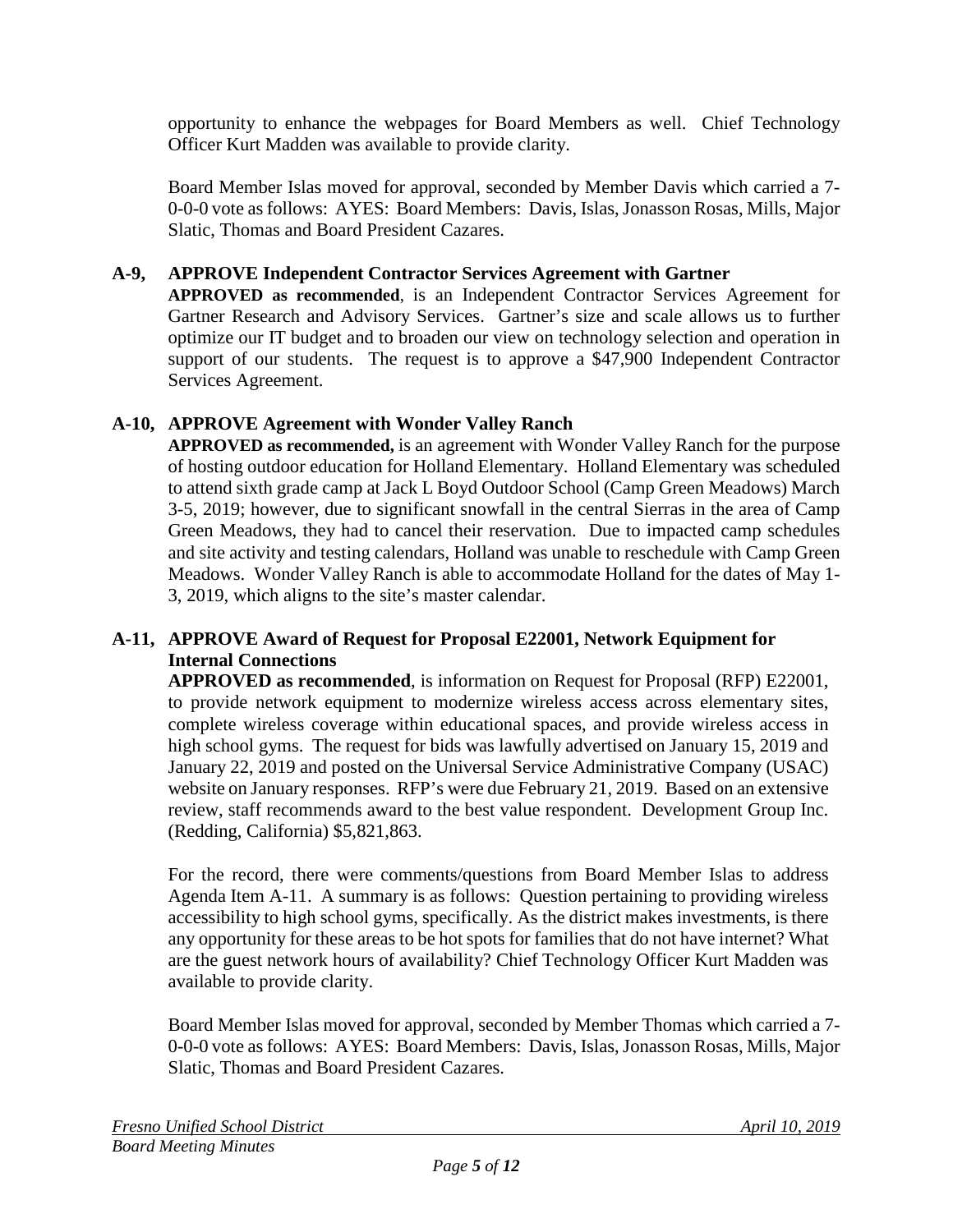#### **A-12, APPROVE Award of Bid 19-26 Sections A and B, Boiler Replacement for Various Schools (Balderas, Centennial, Cooper and McLane)**

**APPROVED as recommended**, is information on Bid 19-26 Sections A and B, to replace the boilers at Balderas and Centennial Elementary Schools, Cooper Middle School and McLane High School. The equipment is recommended for replacement based on evaluation of greatest need that includes the totality of factors including age, condition as indicated by cost of repairs, regulatory requirements, and health and safety considerations. The new equipment will improve energy efficiency and cooling and heating capacity and reliability. Staff recommends award to the lowest responsive, responsible bidder: Sections A and B: Strategic Mechanical, Inc. (Fresno, California) \$578,500.

#### **A-13, APPROVE Award of Bid 19-27 Sections A-D, Exterior Painting at Various Schools (Burroughs, Dailey, DeWolf, Greenberg, Kings Canyon, Starr, Terronez, Williams, Yokomi)**

**APPROVED as recommended**, is information on Bid 19-27, consisting of four bid sections to provide exterior painting at ten elementary schools this summer. The schools identified to be painted are the most in need based on year last painted and assessment of paint condition. Staff recommends Michael's Discount Painting be relieved of their bid for Section A due to clerical error in accordance with Public Contract Code 5101, and award to the lowest responsive, responsible bidders:

| Dailey, Williams, DeWolf | H.B. Restoration, Inc.         | Rio Linda | \$119,050 |
|--------------------------|--------------------------------|-----------|-----------|
| Burroughs, Greenberg,    | Pacific Rim Painting Co.       | San Pedro | 282,650   |
| <b>Kings Canyon</b>      |                                |           |           |
| Terronez                 | H.B. Restoration, Inc.         | Rio Linda | \$174,550 |
| Starr, Yokomi            | Michael's Discount<br>Painting | San Diego | \$99,000  |
|                          |                                |           |           |

For the record, there were comments/questions from Board Members to address Agenda Item A-13. A summary is as follows: How much does Dailey Charter contribute to deferred maintenance? When is the Memorandum of Understanding subject to renegotiation? Is the District in effect subsidizing the operation of Dailey Charter? Susan Hatmaker was asked to explain how the charter school was setup, whether dependent or independent. Chief Operations Officer Karin Temple and Legal Counsel Susan Hatmaker were available to provide clarity.

Board Member Davis moved for approval, seconded by Member Thomas which carried a 7-0-0-0 vote as follows: AYES: Board Members: Davis, Islas, Jonasson Rosas, Mills, Major Slatic, Thomas and Board President Cazares.

### **A-14, APPROVE Award of Bid 19-28 Phase 3A, Installation of District Video Security System at Elementary Schools (Bakman, Gibson, Heaton, Hidalgo, Kratt, Vinland, Williams and Yokomi)**

**APPROVED as recommended**, is information on Bid 19-28 Phase 3A, which is recommended for award to provide high definition video security systems at eight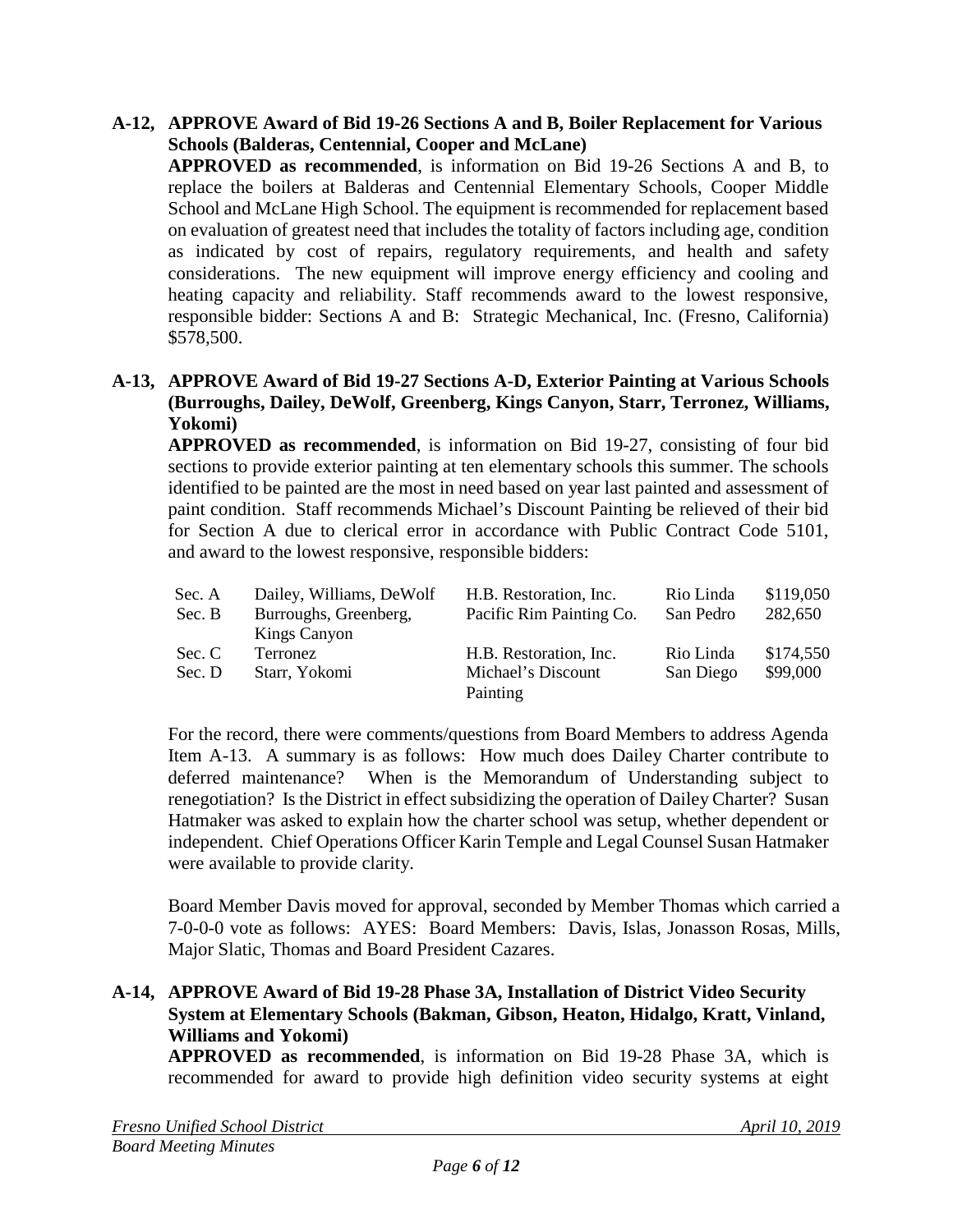elementary schools: Bakman, Gibson, Heaton, Hidalgo, Kratt, Vinland, Williams and Yokomi. The project includes installing low voltage wiring and electrical power connections, and mounting district supplied video security equipment. This is the fifth of eight phases of the project to provide enhanced security systems to all elementary schools. All phases are planned to be completed by the start of school in August 2019. Staff recommends award for installation only to the lowest responsive, responsible bidders: Section 1: Rex Moore (Fresno, California) \$172,402; Section 2: Viking Enterprises (Fresno, California) \$181,500.

### **A-15, APPROVE Climate and Culture Specialist Revised Job Description, Designation as Certificated, Exempt**

**APPROVED as recommended**, is a revised job description, Climate and Culture Specialist, which reflects the change deleting the Plus .175 factor. This factor does not apply to this position.

### **A-16, APPROVE Revised Job Description for Clinical School Social Worker, Designated as Management, Exempt**

**APPROVED as recommended**, is the revised job description for Clinical School Social Worker, designated as Management, Exempt. The revision reflects change in the area of "Licenses and Other Requirements" to include incremental progress requirements towards obtaining a valid license as a Clinical Social Worker issued by the California Board of Behavioral Sciences.

### **A-17, APPROVE Revised Job Description for Executive Director, Special Education, formerly Director, Special Education Local Plan Area, Designated as Management, Exempt**

**APPROVED as recommended**, is the revised job description for Executive Director, Special Education, formerly Director, Special Education Local Plan Area (SELPA). The revisions reflect in the title and the management salary schedule with a change in salary placement from E-27 to E-29, designated as Management, Exempt.

For the record, there were comments/questions from Board Member Davis to address Agenda Item A-17. A summary is as follows: Is there a system the district uses to update job descriptions? Chief Human Resources/Labor Relations Officer Paul Idsvoog was available to provide clarity.

Board Member Davis moved for approval, seconded by Member Major Slatic which carried a 7-0-0-0 vote as follows: AYES: Board Members: Davis, Islas, Jonasson Rosas, Mills, Major Slatic, Thomas and Board President Cazares.

### **A-18, APPROVE Revised Job Description for Head Counselor, Designation as Management, Exempt**

**APPROVED as recommended**, the revised job description for Head Counselor, designated as Management, Exempt. The revision reflects a change in the area of "Licenses and Other Requirements" from a valid California Pupil Personnel Services credential to a valid Pupil Personnel Services credential under School Counseling.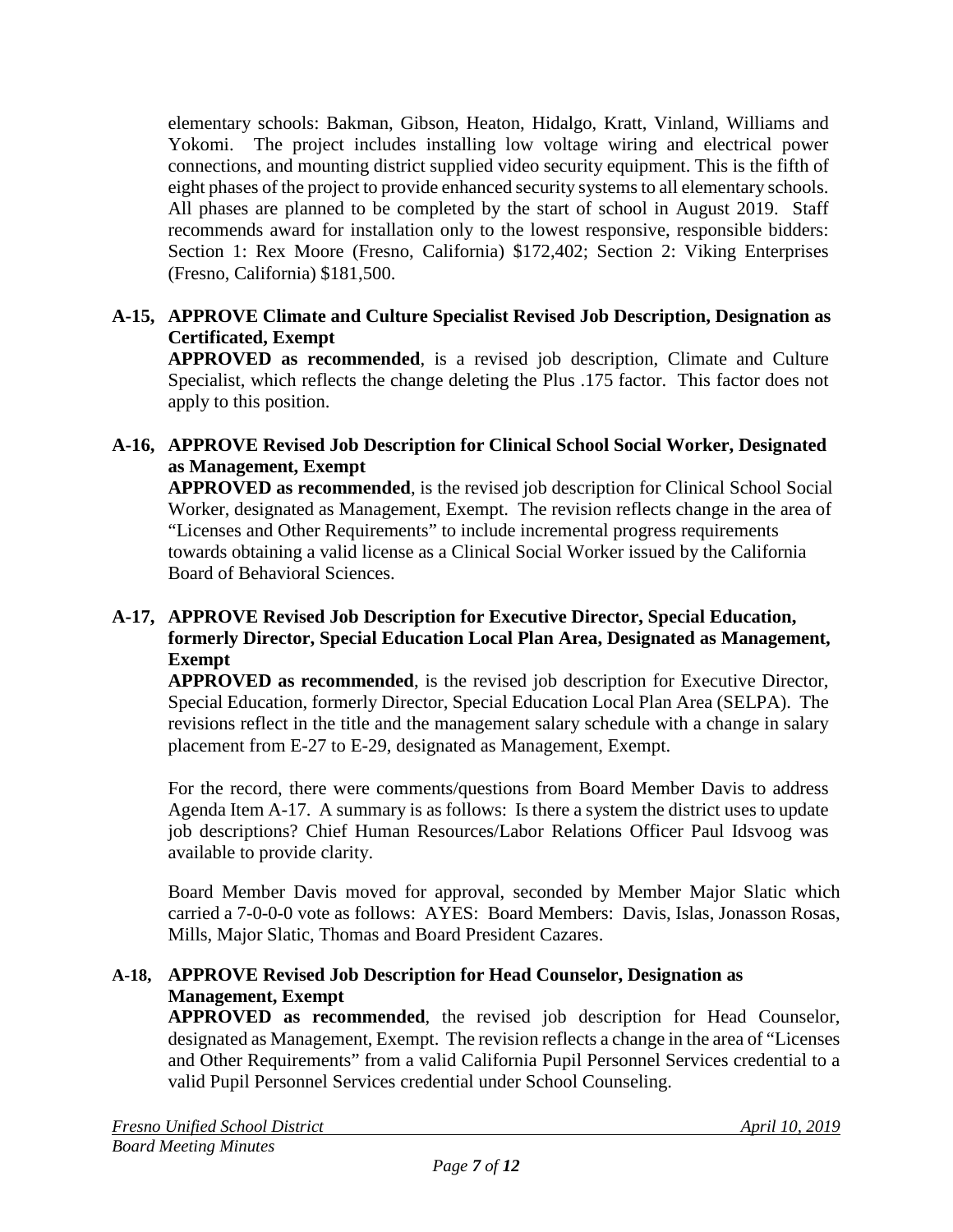For the record, there were comments/questions from Board Member Davis to address Agenda Item A-18. A summary is as follows: The job description was last revised in 2010, is there a system the district uses to review job descriptions. Why does this position require a specific credential? Why has the district not reviewed this job description since 2010? Will the principal have an opportunity to petition for a waiver? Does the CTE have a timeline to revise job descriptions? Is this going to make hiring counselors more difficult? Executive Director Sally Fowler, Chief Human Resources/Labor Relations Officer Paul Idsvoog, and Executive Director Manjit Atwal were available to provide clarity.

Board Member Davis moved for approval, seconded by Member Mills which carried a 7- 0-0-0 vote as follows: AYES: Board Members: Davis, Islas, Jonasson Rosas, Mills, Major Slatic, Thomas and Board President Cazares.

### **A-19, APPROVE Revised Job Description for School Counselor, Designated as Management, Exempt**

**APPROVED as recommended**, the revised job description for School Counselor, designated as Management, Exempt. The revision reflects a change in the area of "Licenses and Other Requirements" from a valid California Pupil Personnel Services credential to a valid Pupil Personnel Services credential under School Counseling.

Board Member Davis moved for approval, seconded by Member Jonasson Rosas which carried a 7-0-0-0 vote as follows: AYES: Board Members: Davis, Islas, Jonasson Rosas, Mills, Major Slatic, Thomas and Board President Cazares.

### **A-20, APPROVE Revised Manager II, Social Emotional Support Salary Placement from E-25, 228 Duty Days to E-25, 215 Duty Days on the Management Salary Schedule,**  Designated as Management, Exempt<sup>2</sup>

Included in the Board binders is the revised management salary schedule, which reflects the change in salary place from E-25, 228 Duty Days to E-25, 215 Duty Days. This change reflects the current duty days' schedule for the Manager II, Social Emotional Support position.

## **A-21, RATIFY Agreement with Educational Testing Services**

**RATIFIED as recommended**, an agreement between Fresno Adult School (FAS) and Educational Testing Services to continue the delivery of a high school equivalency examination and allow FAS to utilize the onsite registration process.

## **A-22, RATIFY Purchase Orders from February 1, 2019 through February 28, 2019 – Primary Report**

**RATIFIED as recommended**, is information on purchase orders issued from February 1, 2019 through February 28, 2019. Purchase orders for \$10,000 or more are presented first, followed by purchase orders for less than \$10,000. A list of purchase orders issued for Associated Student Body (ASB) accounts is also provided. Two purchase order reports are presented for ratification. The Primary Report includes all purchase orders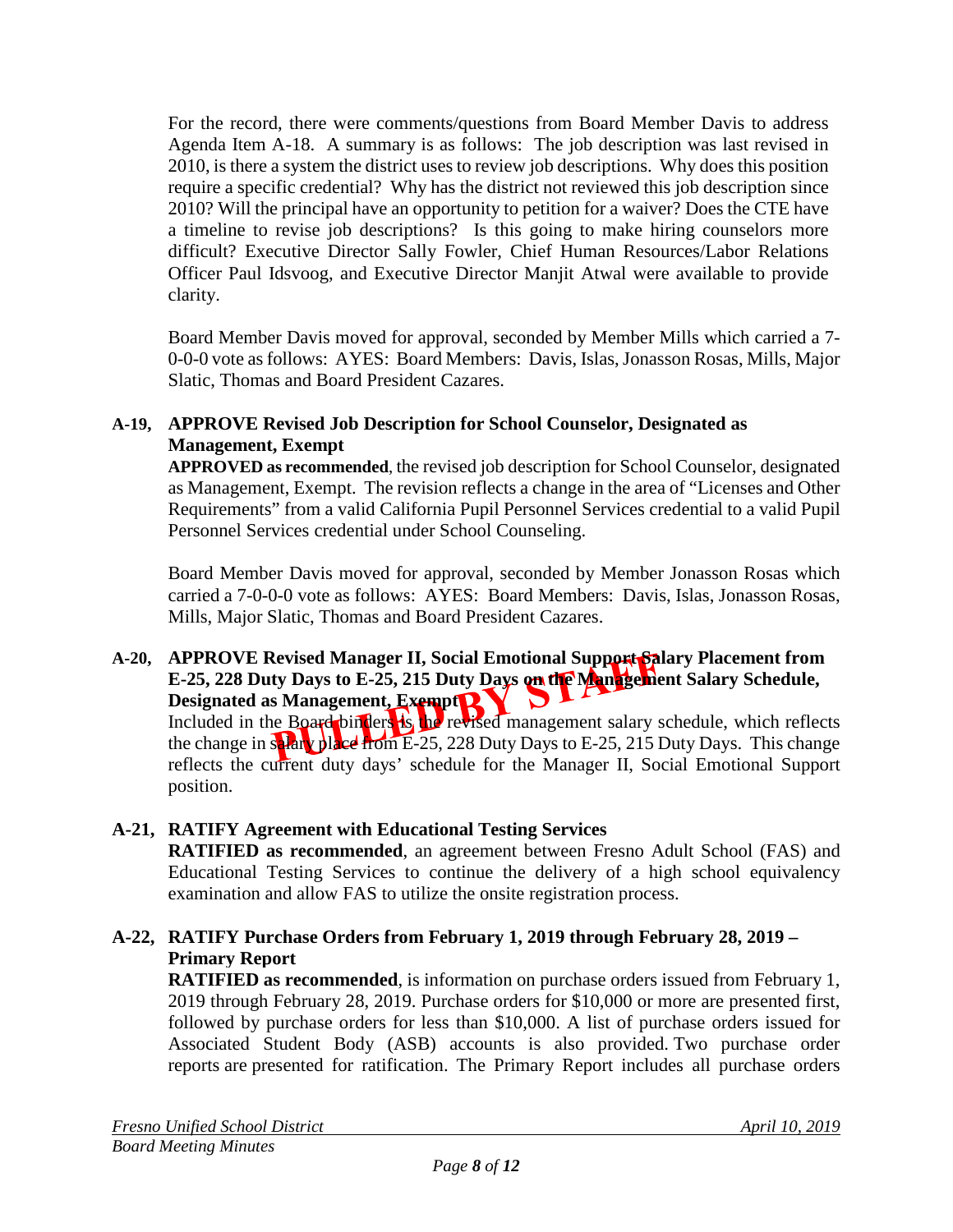issued during the month with the exception of those that may present a potential conflict of interest for an individual Board member. All remaining purchase orders are covered in the Supplemental Report.

## **A-23, RATIFY Purchase Orders from February 1, 2019 through February 28, 2019 – Supplemental Report**

**RATIFIED as recommended**, is information on purchase orders issued from February 1, 2019 through February 28, 2019. Two agenda items are presented to ratify purchase orders. The first agenda item includes the Primary Report with all purchase orders issued during the reported dates with the exception of those that may present a potential conflict of interest for an individual Board member. All remaining purchase orders are in the Supplemental Report and presented as a second agenda item. By segregating purchase orders in this manner, Board members with potential conflicts of interest can abstain from taking action on the Supplemental Report while still voting along with the rest of the Board on the Primary Report.

### **Prior to the vote, Board Clerk Mills read the following statement:**

*"Item A-23 on tonight's agenda contains a purchase order from AT&T Mobility. I have financial investments that are valued at or above the reporting threshold in AT&T Mobility. Therefore, in the interest of full transparency, I am abstaining from this vote pursuant to Board Bylaw 9270."*

### **Prior to the vote, Member Jonasson Rosas read the following statement:**

*"Fresno EOC is one of the vendors listed in Agenda Item A-23. I am employed by Fresno EOC, which is a nonprofit corporation. I did not participate in making this contract. Because of my employment with Fresno EOC, I have a remote financial interest in this contract. Consistent with prior recusals relating to Fresno EOC, and in the interest of full transparency, I am abstaining from this vote pursuant to Board Bylaw 9270."*

Board Member Davis moved for approval, seconded by Member Thomas which carried a 6-0-2-0 vote as follows: AYES: Board Members: Davis, Islas, Major Slatic, Thomas. ABSTAINED: Board Members Mills and Jonasson Rosas.

END OF CONSENT AGENDA (ROLL CALL VOTE)

## **UNSCHEDULED ORAL COMMUNICATIONS**

**Jon Bath** – Spoke to Tuesday afternoon meetings between FTA and the district, and conversations taking place during the meetings. Thanked the Board and expressed that conversations were going well.

**Manuel Bonilla** – Acknowledged the progress made and the improved relationship between FTA and the district. FTA team is ready to meet at any time day or night. Through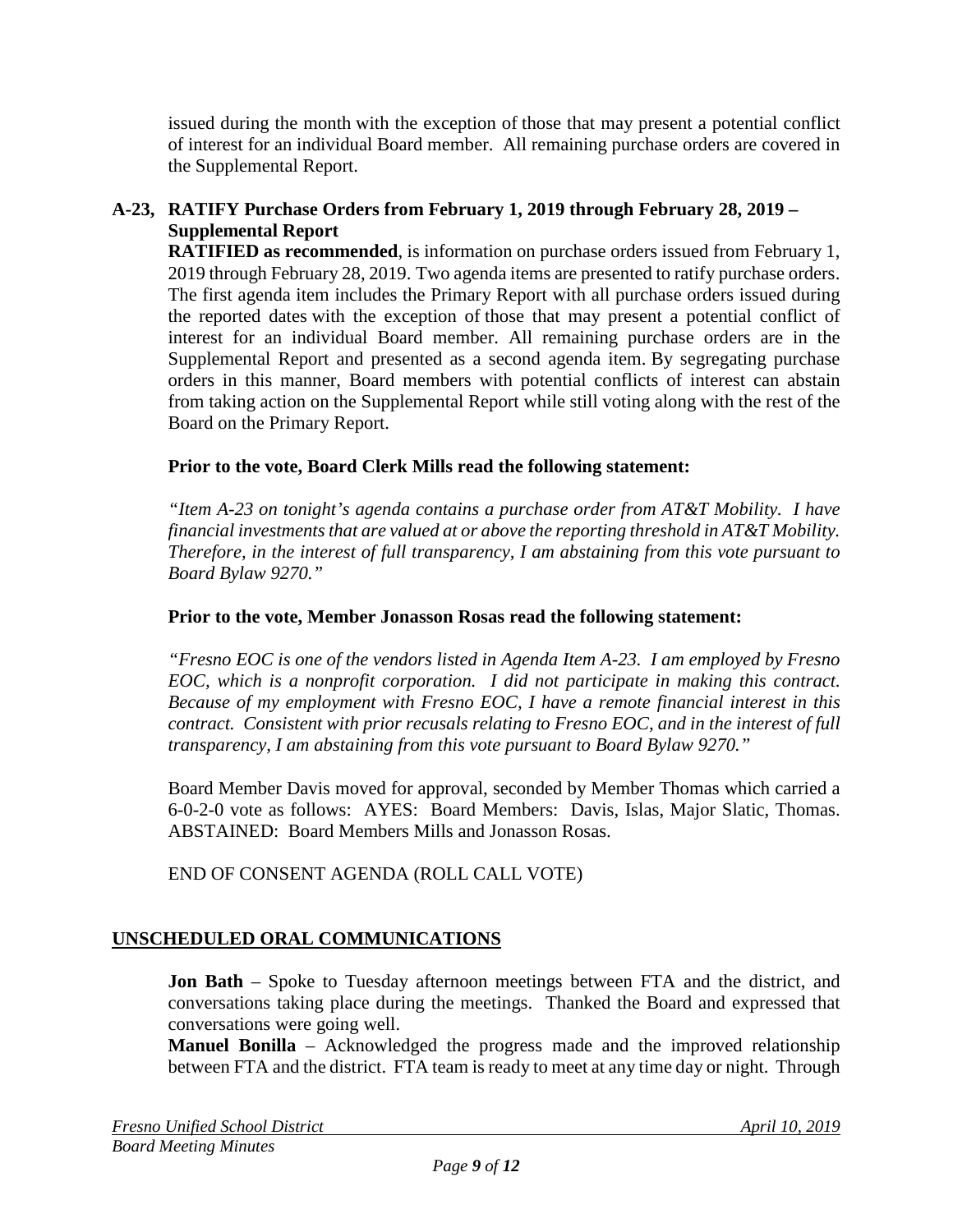conversations between FTA and the district is an opportunity to eliminate a culture of fear.

## **B. CONFERENCE/DISCUSSION AGENDA**

#### **Agenda Item B-24, DISCUSS and APPROVE Revised Edison High School Long-Range Master Plan**

The recommended updated long-range facility master plan for Edison High School will be presented for discussion and approval. The purpose of a master plan is to provide a vision for future facility needs as resources are available, so that campus investment aligns with identified long-term planning objectives. There is a master plan for each comprehensive high school. Approval of master plans does not commit the district to implementing projects, but provides guidance for doing so. Presentation by Chief Operations Officer Karin Temple.

### **OPPORTUNITY for Public Comment on Conference/Discussion Agenda Item B-24**.

No members of the Public came forward to speak to Agenda Item B-24.

For the record, there were comments/questions from Board members regarding Agenda Item B-24. A summary is as follows: Question to confirm the revised site plan is incorporating everything from 2010. Is there a phasing plan to implement the changes? When additional land was purchased was infrastructure updated? Where designs vetted by the community? How long has the globe been on site? How many acres? Oldest school and most underserved. Important to know if the CTE building is built first it will not be the only building built. CTE building needed for the classroom space. Bullard and Edison are the only two high schools not taking new enrollments due to capped enrollment. Is there a reason why the CTE grant ran low? Staff to look for ways to increase classroom space. Discussion regarding current CTE classrooms and lack of windows. Are there other upgrades planned for the cafeteria other than acoustical? Chief Operations Officer Karin Temple, Principal Architect Tony Avila, Executive Directors Alex Belanger and Sally Fowler were available to provide clarification.

For the record, former Board Member Cal Johnson wished to address the Board on Agenda Item B-24. Mr. Johnson expressed his appreciation of the drawings presented. Would appreciate the Board to move on the short-term, and look at the long-term. Feels that the area south of Shaw Avenue and to the west has been neglected for years. Commented that it is important to take care of the fine arts, the gymnasium, and classrooms.

Member Thomas moved for approval of the Revised Edison High School Long-Range Master Plan, seconded by Member Mills, which carried a vote 7-0-0-0 as follows: AYES: Board Members: Davis, Islas, Jonasson Rosas, Mills, Major Slatic, Thomas, and Board President Cazares.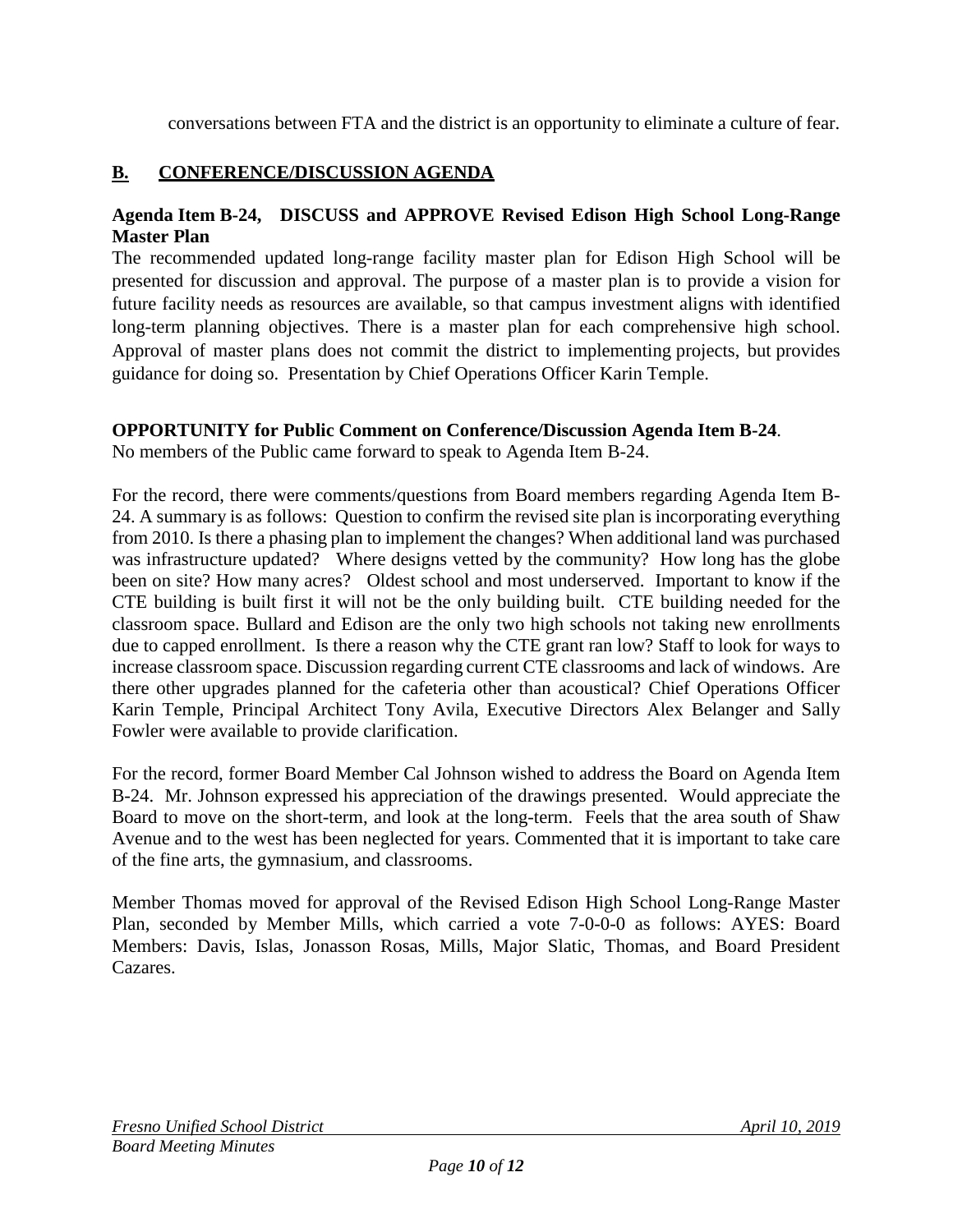**Agenda Item B-25, PRESENT and DISCUSS the 2019/20 Strategic Budget Development** The 2019/20 Governor's Proposed Budget was released on January 10, 2019. The Board of Education has discussed the Governor's proposal and the potential impacts on Fresno Unified, as well as the strategic budget development process, at the following Board of Education meetings:

- January 16, 2019
- January 30, 2019
- February 13, 2019
- February 27, 2019
- March 6, 2019
- March 20, 2019
- April 3, 2019

On April 10, 2019, staff and the Board will continue budget development discussions. Fiscal impact: Not available at this time. Presentation by Deputy Superintendent/Chief Financial Officer Ruth F. Quinto.

## **OPPORTUNITY for Public Comment on Conference/Discussion Agenda Item B-25**.

No members of the Public came forward to speak to Agenda Item B-25.

For the record, there were comments/questions from Board members regarding Agenda Item B-25. A summary is as follows: What happens to Early Learning students identified with disabilities? Question pertaining to language screening of early learning students. Request for board communication regarding Early Learning cohort data. Placement of paraprofessionals in dual immersion classrooms. What will be the new name of the PACE program? Is there an opportunity to expand the PACE program? Request for a board communication regarding student-parent data. Question regarding the English Assessment Program, does it cover students who do not speak another language apart from English? Discussed social-emotional supports for students. What investments can the District make to support students with severe trauma? How do we chose sites for trauma support? Staff thanked for their work and taking the time to meet with Board Members.

Executive Directors Deanna Mathies and Ambra Dorsey were available to provide clarification.

No action required on this item.

### **Agenda Item B-26, Discuss and Approve California School Boards Association Delegate Assembly Ballot**

Included in the Board binders is information regarding an item from the California School Boards Association (CSBA) Delegate Assembly that requires Board action. The members of the CSBA Delegate Assembly Election Committee met on March 22 to count and certify the ballots for election to the Delegate Assembly. A tie for a seat on the Delegate Assembly occurred in subregion 10-B resulting in the need for a run-off election. Fiscal impact: There is no fiscal impact to the district. Contact person: David Chavez, telephone 457-3566.

For the record, the Board requested this item be tabled to the April 12, 2019 Special Board Meeting Agenda.